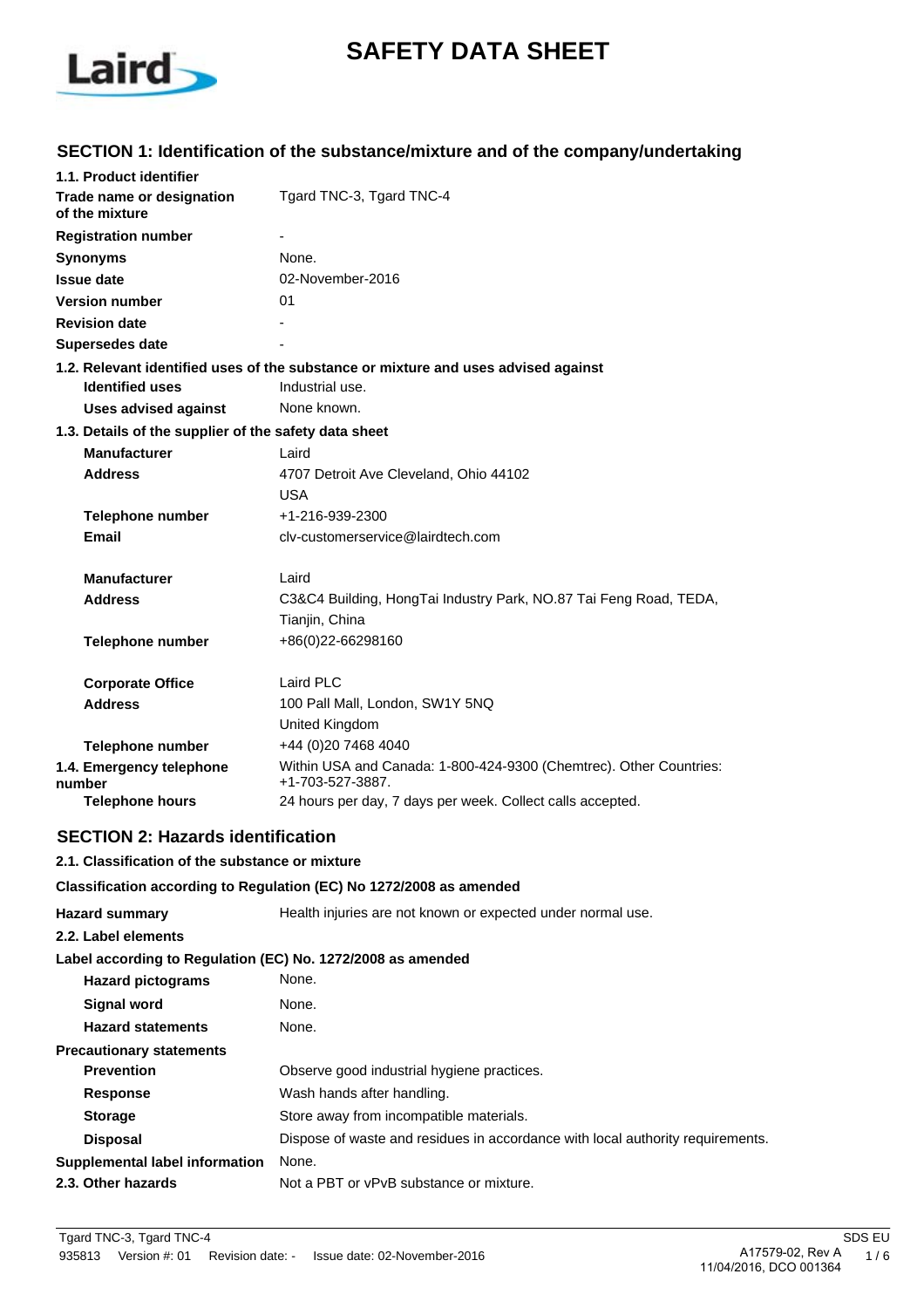# **SECTION 3: Composition/information on ingredients**

### **3.2. Mixtures**

The components are not hazardous or are below required disclosure limits.

### **SECTION 4: First aid measures**

| <b>General information</b>                                                            | First aid personnel must be aware of own risk during rescue.                                   |  |
|---------------------------------------------------------------------------------------|------------------------------------------------------------------------------------------------|--|
| 4.1. Description of first aid measures                                                |                                                                                                |  |
| <b>Inhalation</b>                                                                     | Not relevant, due to the form of the product.                                                  |  |
| <b>Skin contact</b>                                                                   | Not relevant, due to the form of the product.                                                  |  |
| Eye contact                                                                           | Not relevant, due to the form of the product.                                                  |  |
| Ingestion                                                                             | Not relevant, due to the form of the product.                                                  |  |
| 4.2. Most important symptoms<br>and effects, both acute and<br>delayed                | Not relevant, due to the form of the product.                                                  |  |
| 4.3. Indication of any<br>immediate medical attention<br>and special treatment needed | Treat symptomatically.                                                                         |  |
| <b>SECTION 5: Firefighting measures</b>                                               |                                                                                                |  |
| <b>General fire hazards</b>                                                           | Will burn if involved in a fire.                                                               |  |
| 5.1. Extinguishing media                                                              |                                                                                                |  |
| Suitable extinguishing<br>media                                                       | Use fire-extinguishing media appropriate for surrounding materials.                            |  |
| <b>Unsuitable extinguishing</b><br>media                                              | None.                                                                                          |  |
| 5.2. Special hazards arising<br>from the substance or mixture                         | During fire, gases hazardous to health may be formed.                                          |  |
| 5.3. Advice for firefighters                                                          |                                                                                                |  |
| <b>Special protective</b><br>equipment for firefighters                               | Self-contained breathing apparatus and full protective clothing must be worn in case of fire.  |  |
| <b>Special fire fighting</b><br>procedures                                            | Use standard firefighting procedures and consider the hazards of other involved materials.     |  |
| <b>Specific methods</b>                                                               | Cool containers exposed to heat with water spray and remove container, if no risk is involved. |  |

## **SECTION 6: Accidental release measures**

|                                                              | 6.1. Personal precautions, protective equipment and emergency procedures                          |
|--------------------------------------------------------------|---------------------------------------------------------------------------------------------------|
| For non-emergency<br>personnel                               | Keep unnecessary personnel away.                                                                  |
| For emergency responders                                     | Keep unnecessary personnel away. For personal protection, see Section 8 of the SDS.               |
| 6.2. Environmental precautions                               | Avoid discharge into drains, water courses or onto the ground.                                    |
| 6.3. Methods and material for<br>containment and cleaning up | Sweep up or gather material and place in appropriate container for disposal.                      |
| 6.4. Reference to other<br>sections                          | For personal protection, see section 8 of the SDS. For waste disposal, see section 13 of the SDS. |

# **SECTION 7: Handling and storage**

| 7.1. Precautions for safe<br>handling                                          | No special precautions are necessary beyond normal good hygiene practices. See Section 8 for<br>additional personal protection advice when handling this product. Observe good industrial hygiene<br>practices. |
|--------------------------------------------------------------------------------|-----------------------------------------------------------------------------------------------------------------------------------------------------------------------------------------------------------------|
| 7.2. Conditions for safe<br>storage, including any<br><i>incompatibilities</i> | Store in closed original container in a dry place.                                                                                                                                                              |
| 7.3. Specific end use(s)                                                       | Industrial use.                                                                                                                                                                                                 |

### **SECTION 8: Exposure controls/personal protection**

| 8.1. Control parameters                     |                                                            |
|---------------------------------------------|------------------------------------------------------------|
| <b>Occupational exposure limits</b>         | No exposure limits noted for ingredient(s).                |
| <b>Biological limit values</b>              | No biological exposure limits noted for the ingredient(s). |
| <b>Recommended monitoring</b><br>procedures | Follow standard monitoring procedures.                     |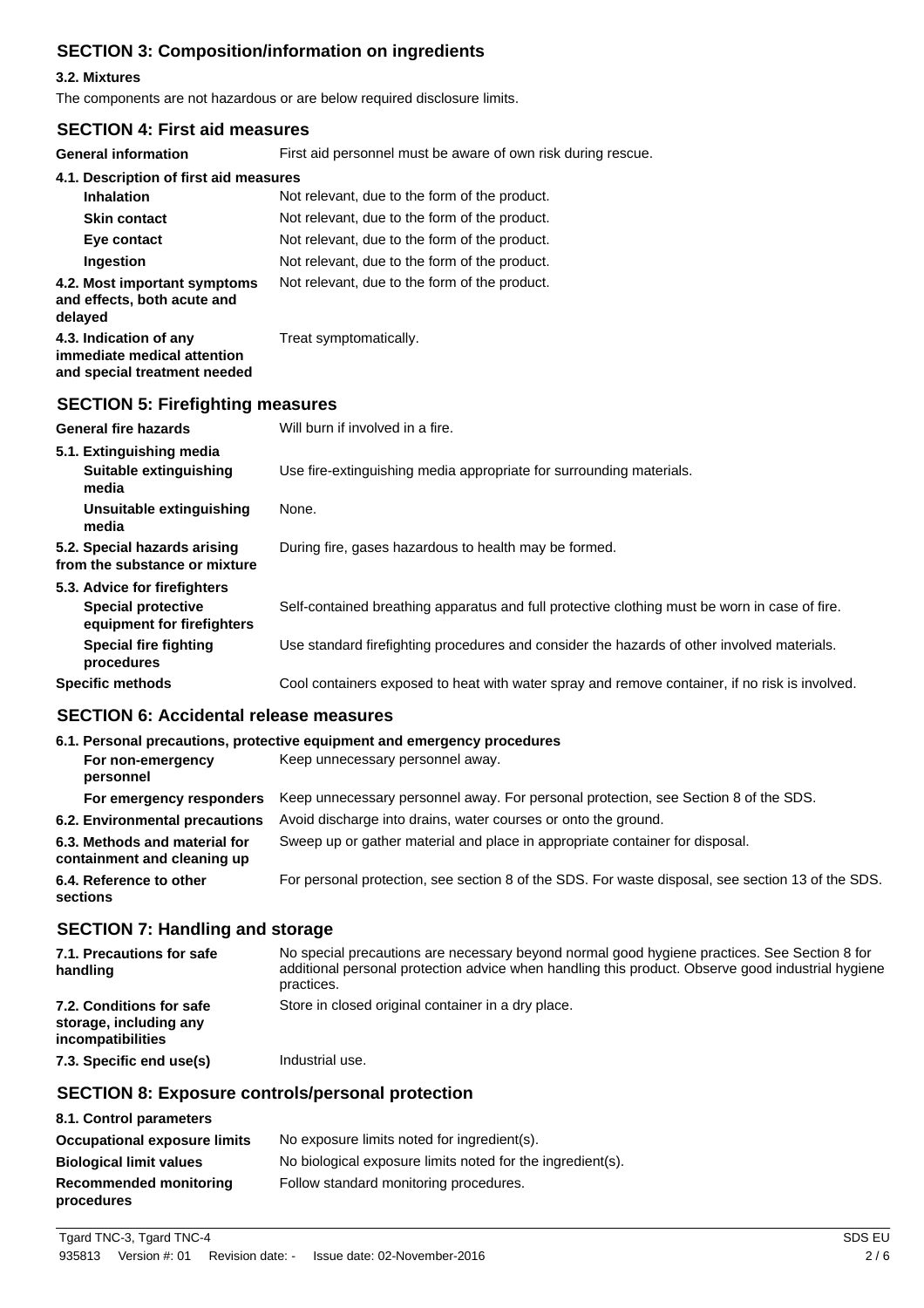| Derived no effect levels<br>(DNELS)                  | Not available.                                                                                                                                                                        |
|------------------------------------------------------|---------------------------------------------------------------------------------------------------------------------------------------------------------------------------------------|
| <b>Predicted no effect</b><br>concentrations (PNECs) | Not available.                                                                                                                                                                        |
| 8.2. Exposure controls                               |                                                                                                                                                                                       |
| Appropriate engineering<br>controls                  | In an industrial work environment no special precautions or control measures are required.                                                                                            |
|                                                      | Individual protection measures, such as personal protective equipment                                                                                                                 |
| <b>General information</b>                           | No special protective equipment required.                                                                                                                                             |
| Eye/face protection                                  | Not normally needed.                                                                                                                                                                  |
| <b>Skin protection</b>                               |                                                                                                                                                                                       |
| - Hand protection                                    | Not normally needed.                                                                                                                                                                  |
| - Other                                              | No skin protection is ordinarily required under normal conditions of use. In accordance with good<br>industrial hygiene practices, precautions should be taken to avoid skin contact. |
| <b>Respiratory protection</b>                        | Not normally needed.                                                                                                                                                                  |
| <b>Thermal hazards</b>                               | Wear appropriate thermal protective clothing, when necessary.                                                                                                                         |
| <b>Hygiene measures</b>                              | Wash hands after contact.                                                                                                                                                             |
| <b>Environmental exposure</b><br>controls            | Environmental manager must be informed of all major releases.                                                                                                                         |

# **SECTION 9: Physical and chemical properties**

### **9.1. Information on basic physical and chemical properties**

| Appearance                                        |                                  |
|---------------------------------------------------|----------------------------------|
| <b>Physical state</b>                             | Solid.                           |
| Form                                              | Sheet.                           |
| Colour                                            | White \ Amber.                   |
| Odour                                             | Odourless.                       |
| <b>Odour threshold</b>                            | Not applicable.                  |
| рH                                                | Not applicable.                  |
| <b>Melting point/freezing point</b>               | Not applicable.                  |
| Initial boiling point and boiling<br>range        | Not available.                   |
| <b>Flash point</b>                                | Not applicable.                  |
| <b>Evaporation rate</b>                           | Not applicable.                  |
| Flammability (solid, gas)                         | Will burn if involved in a fire. |
| Upper/lower flammability or explosive limits      |                                  |
| <b>Flammability limit - lower</b><br>(%)          | Not applicable.                  |
| <b>Flammability limit - upper</b><br>$(\% )$      | Not applicable.                  |
| Explosive limit - lower (%)                       | Not applicable.                  |
| <b>Explosive limit - upper</b><br>$(\%)$          | Not applicable.                  |
| Vapour pressure                                   | Negligible                       |
| <b>Vapour density</b>                             | Negligible                       |
| <b>Relative density</b>                           | 1,86                             |
| Solubility(ies)                                   | Negligible                       |
| <b>Partition coefficient</b><br>(n-octanol/water) | Not applicable.                  |
| <b>Auto-ignition temperature</b>                  | Not applicable.                  |
| <b>Decomposition temperature</b>                  | Not applicable.                  |
| <b>Viscosity</b>                                  | Not applicable.                  |
| <b>Explosive properties</b>                       | Not available.                   |
| <b>Oxidising properties</b>                       | Not available.                   |
| 9.2. Other information                            |                                  |
| <b>Bulk density</b>                               | 1,86 g/cc at 25 °C               |
| VOC                                               | $< 1 \%$                         |

Tgard TNC-3, Tgard TNC-4 SDS EU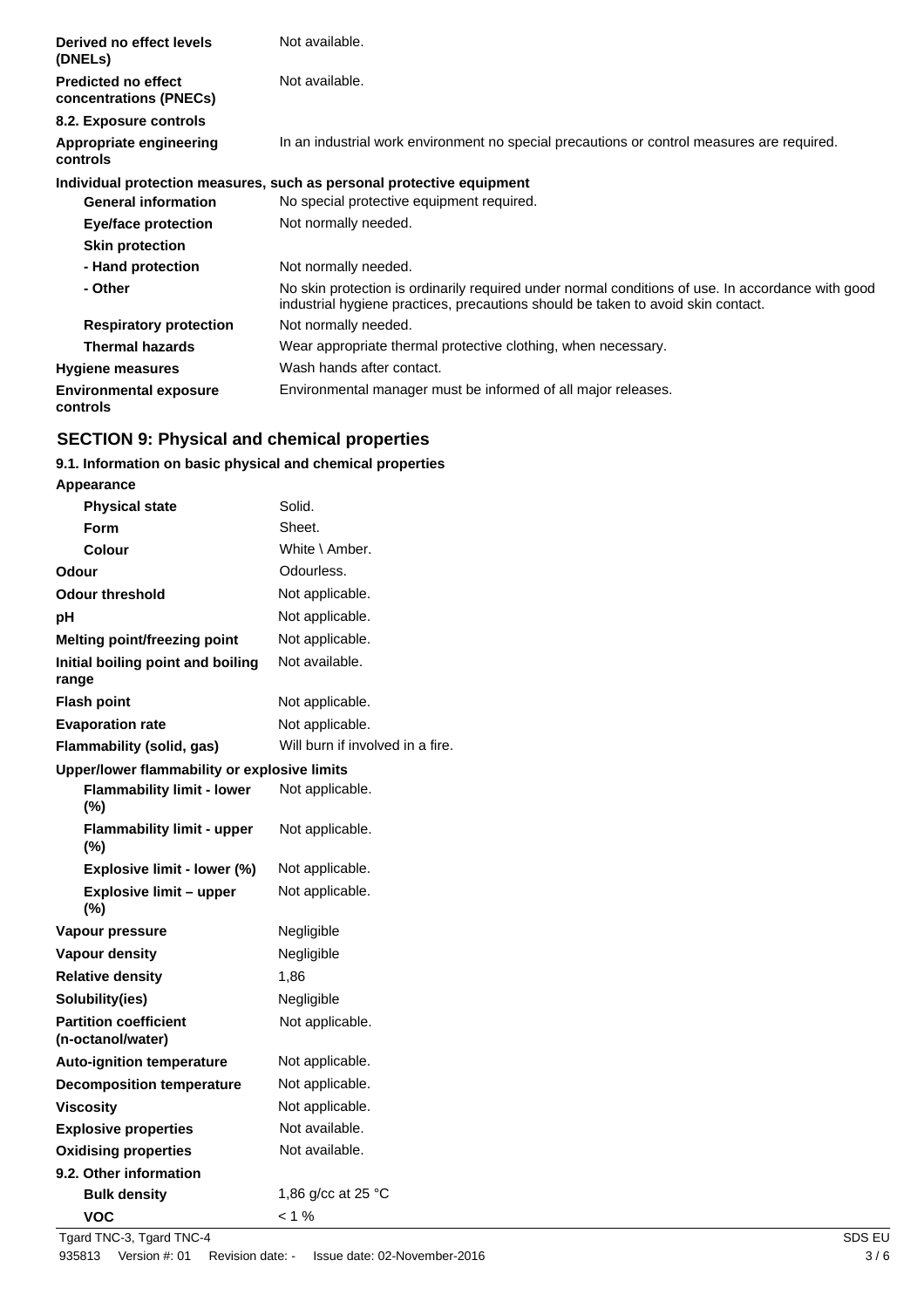# **SECTION 10: Stability and reactivity**

| 10.1. Reactivity                            | The product is stable and non-reactive under normal conditions of use, storage and transport. |
|---------------------------------------------|-----------------------------------------------------------------------------------------------|
| 10.2. Chemical stability                    | Material is stable under normal conditions.                                                   |
| 10.3. Possibility of hazardous<br>reactions | No dangerous reaction known under conditions of normal use.                                   |
| 10.4. Conditions to avoid                   | Avoid temperatures exceeding the oxidation temperature. Contact with incompatible materials.  |
| 10.5. Incompatible materials                | Not applicable.                                                                               |
| 10.6. Hazardous<br>decomposition products   | Carbon oxides.                                                                                |

# **SECTION 11: Toxicological information**

| <b>General information</b>                                | Under normal conditions of intended use, this material does not pose a risk to health.                                                                                                                |  |
|-----------------------------------------------------------|-------------------------------------------------------------------------------------------------------------------------------------------------------------------------------------------------------|--|
| Information on likely routes of exposure                  |                                                                                                                                                                                                       |  |
| <b>Inhalation</b>                                         | Not likely, due to the form of the product.                                                                                                                                                           |  |
| <b>Skin contact</b>                                       | No adverse effects due to skin contact.                                                                                                                                                               |  |
| Eye contact                                               | No adverse effects due to eye contact are expected.                                                                                                                                                   |  |
| Ingestion                                                 | No harmful effects expected in amounts likely to be ingested by accident.                                                                                                                             |  |
| <b>Symptoms</b>                                           | Not relevant, due to the form of the product.                                                                                                                                                         |  |
| 11.1. Information on toxicological effects                |                                                                                                                                                                                                       |  |
| <b>Acute toxicity</b>                                     | No adverse effects are expected.                                                                                                                                                                      |  |
| <b>Skin corrosion/irritation</b>                          | Not classified.                                                                                                                                                                                       |  |
| Serious eye damage/eye<br>irritation                      | Not classified.                                                                                                                                                                                       |  |
| <b>Respiratory sensitisation</b>                          | Not classified.                                                                                                                                                                                       |  |
| <b>Skin sensitisation</b>                                 | Not classified.                                                                                                                                                                                       |  |
| Germ cell mutagenicity                                    | Not classified.                                                                                                                                                                                       |  |
| Carcinogenicity                                           | Not classified. This product is an article.                                                                                                                                                           |  |
| IARC Monographs. Overall Evaluation of Carcinogenicity    |                                                                                                                                                                                                       |  |
| Quartz (CAS 14808-60-7)                                   | 1 Carcinogenic to humans.                                                                                                                                                                             |  |
| <b>Reproductive toxicity</b>                              | Not classified.                                                                                                                                                                                       |  |
| Specific target organ toxicity -<br>single exposure       | Not classified.                                                                                                                                                                                       |  |
| Specific target organ toxicity -<br>repeated exposure     | Not classified.                                                                                                                                                                                       |  |
| <b>Aspiration hazard</b>                                  | Not relevant, due to the form of the product.                                                                                                                                                         |  |
| <b>Mixture versus substance</b><br>information            | No data available.                                                                                                                                                                                    |  |
| <b>Other information</b>                                  | None known.                                                                                                                                                                                           |  |
| <b>SECTION 12: Ecological information</b>                 |                                                                                                                                                                                                       |  |
| 12.1. Toxicity                                            | The product is not classified as environmentally hazardous. However, this does not exclude the<br>possibility that large or frequent spills can have a harmful or damaging effect on the environment. |  |
| 12.2. Persistence and<br>degradability                    | No data available.                                                                                                                                                                                    |  |
| 12.3. Bioaccumulative potential                           | No data available.                                                                                                                                                                                    |  |
| <b>Partition coefficient</b><br>n-octanol/water (log Kow) | Not available.                                                                                                                                                                                        |  |
| <b>Bioconcentration factor (BCF)</b>                      | Not available.                                                                                                                                                                                        |  |
| 12.4. Mobility in soil                                    | The product is insoluble in water.                                                                                                                                                                    |  |
| 12.5. Results of PBT<br>and vPvB                          | Not a PBT or vPvB substance or mixture.                                                                                                                                                               |  |

### **SECTION 13: Disposal considerations**

#### **13.1. Waste treatment methods**

**assessment**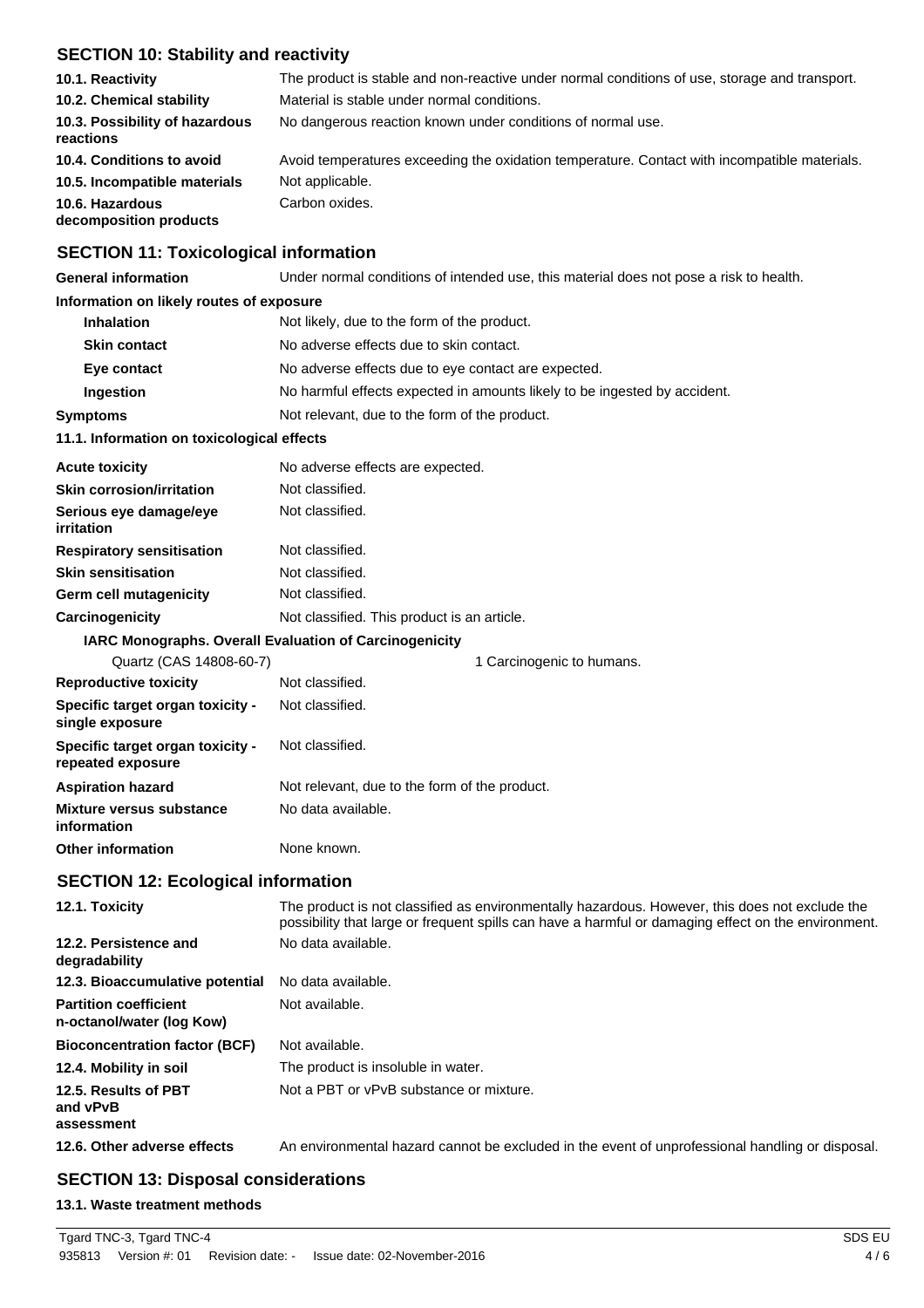| <b>Residual waste</b>        | Dispose of in accordance with local regulations. Empty containers or liners may retain some<br>product residues. This material and its container must be disposed of in a safe manner (see:<br>Disposal instructions). |
|------------------------------|------------------------------------------------------------------------------------------------------------------------------------------------------------------------------------------------------------------------|
| Contaminated packaging       | Since emptied containers may retain product residue, follow label warnings even after container is<br>emptied. Empty containers should be taken to an approved waste handling site for recycling or<br>disposal.       |
| EU waste code                | The Waste code should be assigned in discussion between the user, the producer and the waste<br>disposal company.                                                                                                      |
| Disposal methods/information | Collect and reclaim or dispose in sealed containers at licensed waste disposal site.                                                                                                                                   |
| <b>Special precautions</b>   | Dispose in accordance with all applicable regulations.                                                                                                                                                                 |

### **SECTION 14: Transport information**

**ADR**

14.1. - 14.6.: Not regulated as dangerous goods.

**RID**

14.1. - 14.6.: Not regulated as dangerous goods.

**ADN**

14.1. - 14.6.: Not regulated as dangerous goods.

**IATA**

14.1. - 14.6.: Not regulated as dangerous goods.

**IMDG**

14.1. - 14.6.: Not regulated as dangerous goods.

**14.7. Transport in bulk** Not applicable.

**according to Annex II of Marpol and the IBC Code**

### **SECTION 15: Regulatory information**

**15.1. Safety, health and environmental regulations/legislation specific for the substance or mixture**

#### **EU regulations**

**Regulation (EC) No. 1005/2009 on substances that deplete the ozone layer, Annex I and II, as amended** Not listed.

**Regulation (EC) No. 850/2004 On persistent organic pollutants, Annex I as amended** Not listed.

**Regulation (EU) No. 649/2012 concerning the export and import of dangerous chemicals, Annex I, Part 1 as amended** Not listed.

**Regulation (EU) No. 649/2012 concerning the export and import of dangerous chemicals, Annex I, Part 2 as amended** Not listed.

**Regulation (EU) No. 649/2012 concerning the export and import of dangerous chemicals, Annex I, Part 3 as amended** Not listed.

**Regulation (EU) No. 649/2012 concerning the export and import of dangerous chemicals, Annex V as amended** Not listed.

**Regulation (EC) No. 166/2006 Annex II Pollutant Release and Transfer Registry, as amended** Not listed.

**Regulation (EC) No. 1907/2006, REACH Article 59(10) Candidate List as currently published by ECHA** Not listed.

#### **Authorisations**

**Regulation (EC) No. 1907/2006, REACH Annex XIV Substances subject to authorisation, as amended** Not listed.

#### **Restrictions on use**

**Regulation (EC) No. 1907/2006, REACH Annex XVII Substances subject to restriction on marketing and use as amended** Not listed.

**Directive 2004/37/EC: on the protection of workers from the risks related to exposure to carcinogens and mutagens at work, as amended.**

Not listed.

#### **Other EU regulations**

**Directive 2012/18/EU on major accident hazards involving dangerous substances, as amended** Not listed.

#### **Other regulations**

The product is classified and labelled in accordance with EC directives or respective national laws. This Safety Data Sheet complies with the requirements of Regulation (EC) No 1907/2006, as amended.